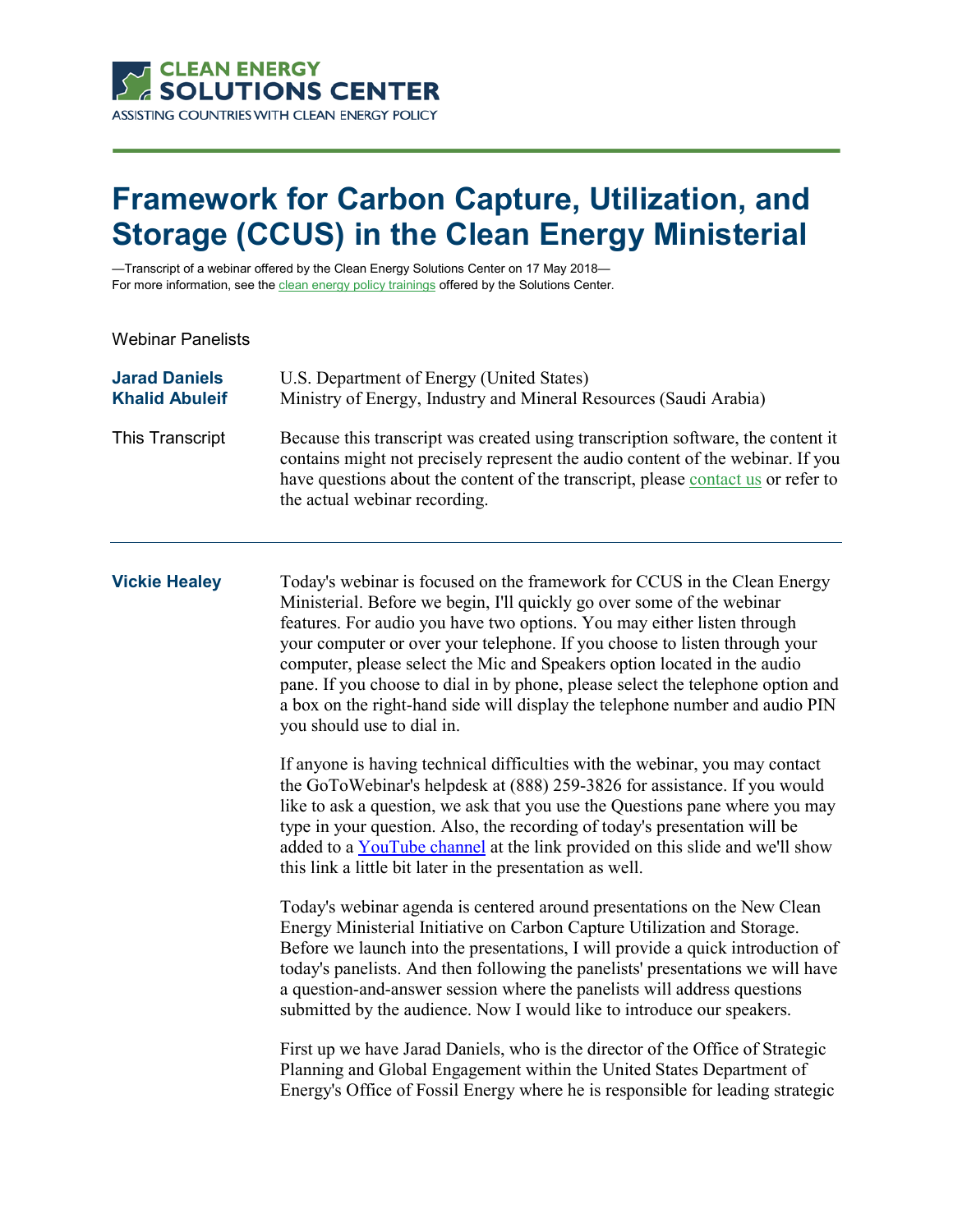planning and techno-economic analysis for research development and demonstration of advanced coal and gas-based power systems.

Following Jarad, we will hear from Khalid Abuleif, who is Saudi Arabia's chief climate negotiator for the climate agreements since COP18 in 2012 and is a member of the country's delegation to the UNFCCC since 1991. Khalid is currently the adviser to the Saudi Minister of Energy, Industry and Mineral Resources on Sustainability and Climate Policy.

And with those brief introductions, I would like to welcome Jarad to the webinar. Jarad?

**Jarad Daniels** Thank you and something just happened to my screen so—oh, there we go. But I'm happy to be here today to provide some of the context for this webinar. Vickie, thank you for those introductions. For those of you in the audience, my plan will be to provide some background and framing broadly across the Clean Energy Ministerial and the work done to date by the Global Carbon Capture Utilization and Storage Contingency across many countries to sort of set the scene for where we want to go moving forward with this new CCUS initiative under the auspices of the Clean Energy Ministerial.

> I'll take several slides to do that, after which I'll hand it off to my colleague Khalid, who will then detail and walk us through our plans moving forward where we see opportunity to maximize the benefit of doing this new scope of work and effort of work under the construct of the CEM. And then after that we can take questions and, hopefully, have a good robust discussion with all of you.

> So, as you can see on this slide, the Clean Energy Ministerial is composed of a large number of countries plus the European Commission. It is estimated at about 90 percent of clean energy investment is contained in the countries that are members, and approximately three quarters of global CO2 emissions are represented by the energy ministers that engage through the Clean Energy Ministerial.

So, the Clean Energy Ministerial, it's a global forum to help promote policies to share best practices with the aim of accelerating a transition to clean energy, and one of the key aspects is it's a public-private collaboration. And under the CEM a number of partnerships and collaborations have formed between governments and the private sector and the non-governmental organizations and other groups as well. And there's, you know, the work goes forward in high-level annual dialogs and ministerial meetings, one of which is coming up next week in Copenhagen and Malmo, Sweden. And then there's year-round policy targeted technical initiatives and high-visibility campaigns.

And so broadly that annual set of work efforts that goes on under the Clean Energy Ministerial and then every year an annual ministerial that draws the world's global leaders in the energy sector from government and industry is really the construct and the opportunity, the platform that the Clean Energy Ministerial provides.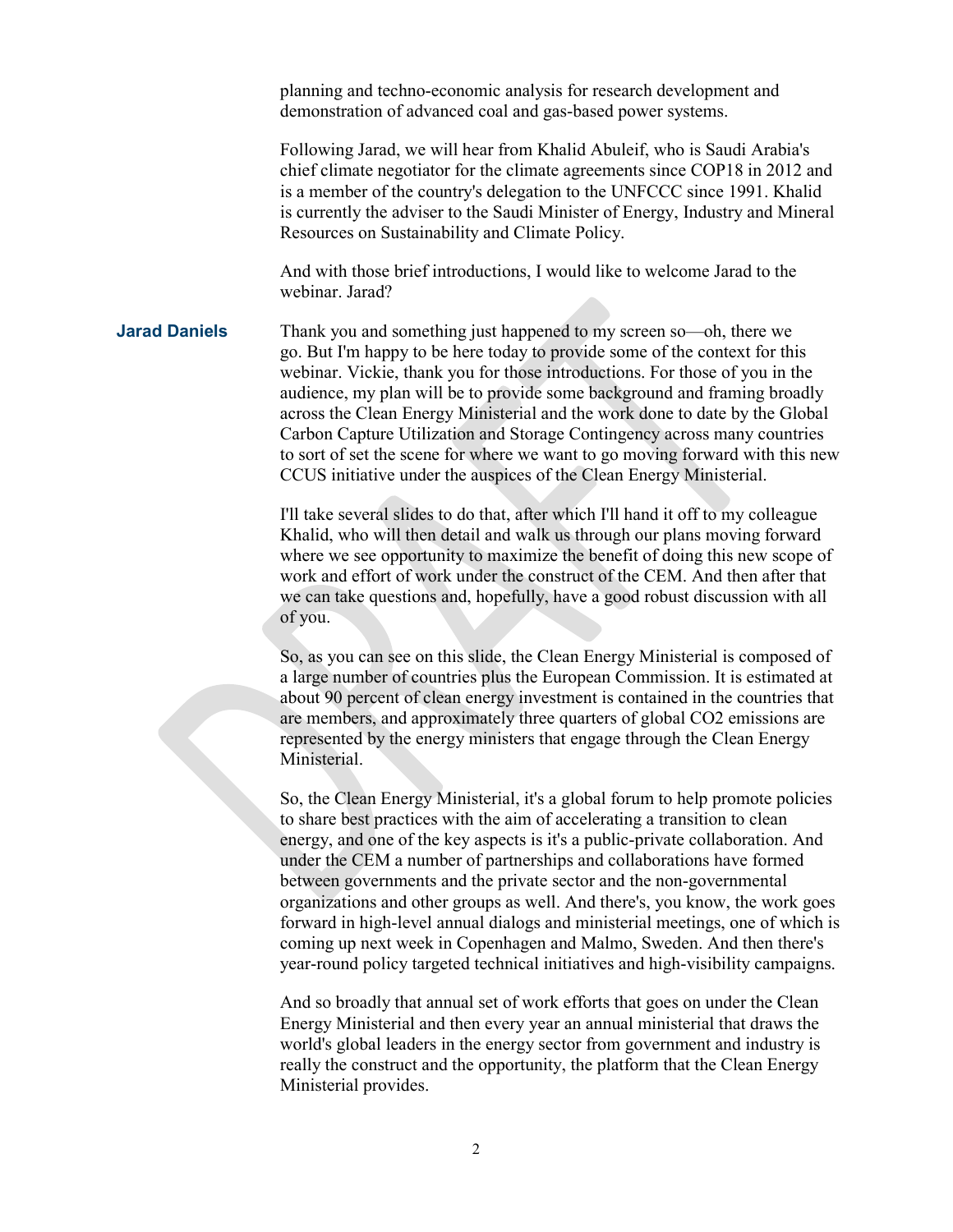If you can go to the next slide, again, this has been going on for a while and has really become sort of the preeminent event, the leading meeting of energy ministers focused exclusively on clean energy over the last decade. The Clean Energy Ministerial was announced at its formation in December of 2009 by then Secretary of Energy from the United States Steven Chu, who announced he'd host the first Clean Energy Ministerial. And you can see on this slide where the Ministerials have been held in years past.

The take-home message from this slide is that the representation is geographically diverse, and that's an attempt to really focus on the key regional aspects in terms of employing clean energy technologies and options across the globe given the global construct and global challenges that we all face together.

So, on the next slide, walking forward again, the strategy of the Clean Energy Ministerial at large and what we're trying to do that Khalid will lead the conversation on with this new CCUS initiative is to come up with a distributed and shared leadership model. All of the efforts under the Clean Energy Ministerial are voluntary and collaborative. All of the governments and all of the organizations do not necessarily need to join all of the initiatives or efforts. It is simply voluntary and your government or your organization can engage and contribute where you see fit and where it's a good use of your time and effort.

One of the other benefits that the Clean Energy Ministerial has is it tries to be rather agile and light to bureaucratic overhead. As you can imagine, anytime you get 20-plus countries and the European Commission together, there is the potential for a lot of government bureaucracy that slows down real work and real on-the-ground progress. And so, the effort of the Clean Energy Ministerial is to minimize that overhead bureaucratic burden. There's no negotiated communiqués. There's really just a ground roots, bottom up collaborative effort, again, multilateral and multi-institutional, governments and the private sector coming together.

And I think that's how Khalid and I see a real opportunity to push forward CCUS technology and projects and programs under the Clean Energy Ministerial because it has that agility and because it has that broad reach across governments and the private sector and NGO communities as well.

So, on the next slide, again, just setting the framing here for where we are, how we got here and then hand it off to Khalid in terms of where we go into the future, last year at the eighth Clean Energy Ministerial—this was hosted in Beijing by our colleagues in China—there was a side event focused on CCUS. It was hosted and organized by our colleagues at the IEA, the International Energy Agency, and it was chaired by the Executive Director Faith Birol, and it was standing room only in this conversation.

You can see the photo here on this slide with Minister Carr from Canada, Minister Wongong from China, my secretary of energy, Secretary Perry and Faith and, again, well over 100 people in the room. And the topic of conversation was what are the factors that can actually attract investment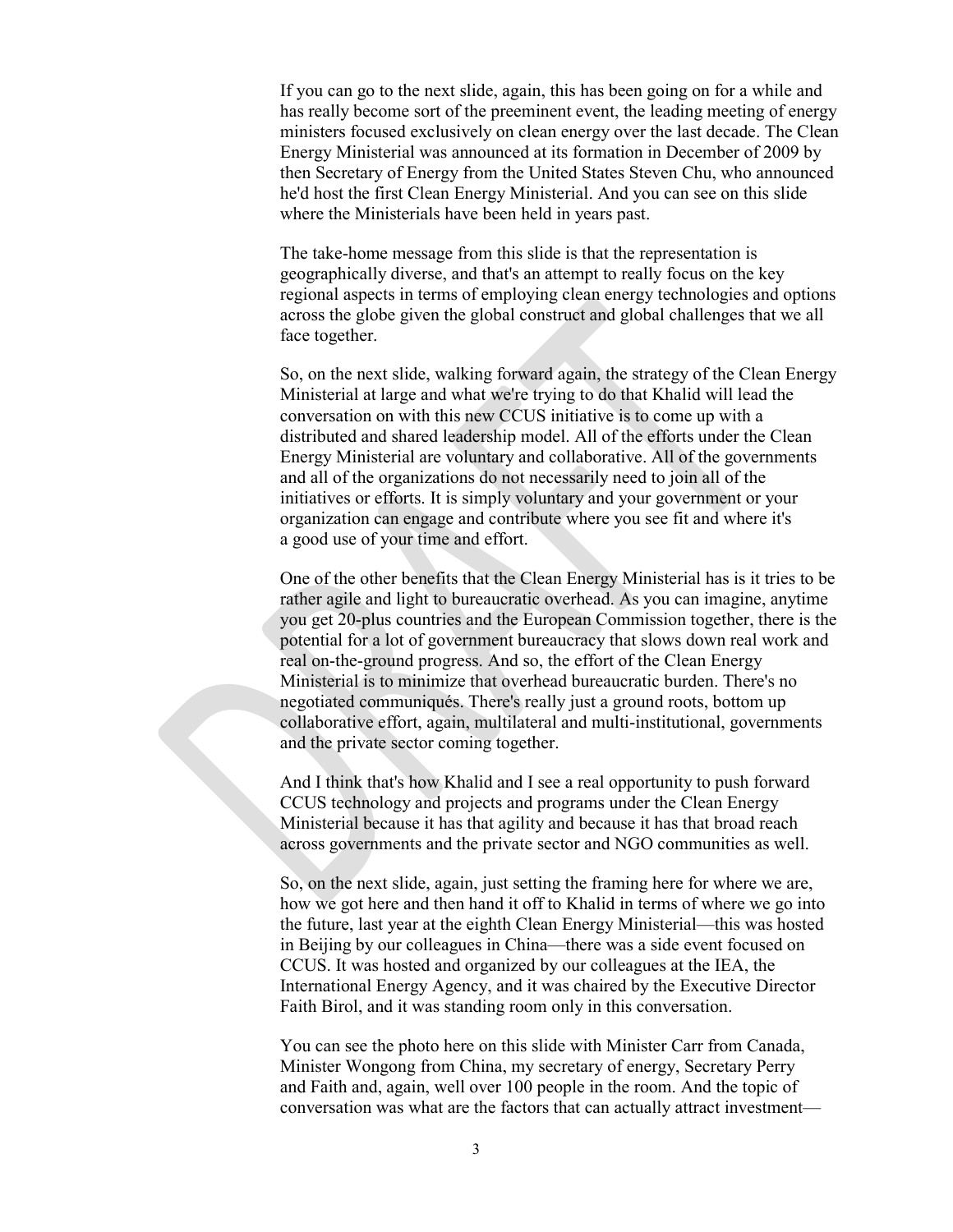clean energy investment, low carbon investment—to promising CCUS projects, to CCUS R&D opportunities and collaboration? And how do we accelerate investment in CCUS as a low carbon technology options? The investment in CCUS has lagged behind investment that we've seen globally in efficiency and renewable primarily in wind and solar investment.

And the question is how can we harness that and bring some of that to bear and drive down those cost curves and drive low carbon deployment through carbon capture utilization and storage similar to the success we've seen in some of these other technology areas? And so, this really put CCUS squarely in the conversation [audio garbled] set of discussions.

And I think one of the opportunities that Khalid and I are, again, very excited about is that there's an opportunity here to broaden the focus of the Clean Energy Ministerial. Over the last eight or nine years it's primarily focused on efficiency and the renewable technology space. Last year at the CEM in Beijing, US Secretary of Energy Perry recommended that the CEM include initiatives and start up new initiatives on both CCUS, carbon capture utilization and storage, and civil nuclear energy.

And the framing that he used to put his case forward was that if all the global models that we all believe in and provide data and analysis to state that we can't meet our midcentury global energy and sustainable climate targets without a fair amount of CCUS and nuclear energy in that mix, then we're only talking about and framing our discussion around part of the solution. Wouldn't it be better and more efficient to include CCUS and nuclear in the conversation and frame the overall CEM approach consistent with, again, what all the major global climate models show and provide data and input on in terms of you need all of these technologies to meet our challenging global goals, whether it's two degrees, whether it's an aspiration or below two degrees.

And so that was introduced at last year's Clean Energy Ministerial and I'm happy to report today we've been working very, very diligently and earnestly over the last year to do our part to stand up the CCUS efforts going forward to maximize how we leverage what the CEM can provide in terms of functionality and the reach it can provide in terms of engagement beyond the folks that are already engaged in CCUS activities in a global basis and so that really set the stage going forward.

If you turn to the next slide, this conversation then continued in November on the margins of the IEA Energy Ministerial. Again, Faith Birol is a very strong supporter that CCUS needs to be prominently in the conversation in the global energy and climate discussions. He hosted another high-level summit focused on CCUS. It was co-chaired by Faith Birol and Secretary of Energy Perry. And, again, it engaged by energy ministers and leaders from the major energy companies around the globe, who got together and said, "Look, we really need to accelerate investment in CCUS and this needs to be a collaborative effort, again, between governments and the private sector in order to push forward the technologies and get actual deployment of CCUS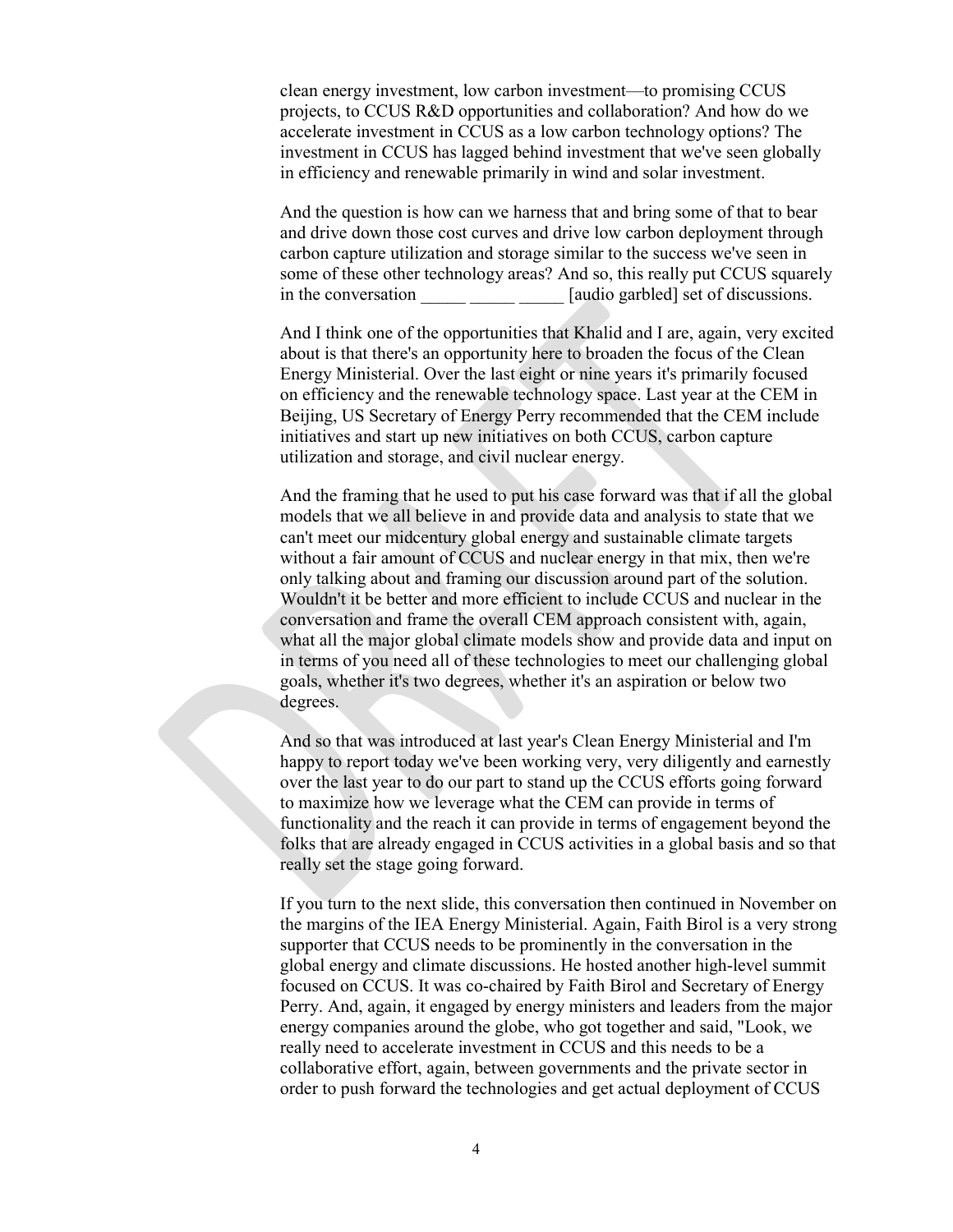at scale consistent with what all of the models show is required to meet our midcentury climate targets.

And so, again, this was a very high-level renewed push squarely in line with the discussions at the last CEM. And, again, I'm not going to read the list, but you can see that the companies represented in this discussion were truly some of the leaders in the energy sector on a global basis.

And then on the next slide this conversation—and, again, Khalid and I have been front and center trying to frame this and chaperone this global effort moving forward on behalf of our countries, the United States and Saudi Arabia. There was a Carbon Sequestration Leadership Forum Meeting in Abu Dhabi hosted by Minister Al Mazrouei from the UAE. And the CSLF, the Carbon Sequestration Leadership Forum, is another global organization that was focused just on CCS or CCUS, carbon capture storage, carbon capture utilization and storage. It was initiated in 2003 by a number of countries. And on my next slide I'll show you the overlap between the CSLF countries and those in the Clean Energy Ministerial.

But over the last decade, the Carbon Sequestration Leadership Forum has been pushing for global collaboration and coordination to advance CCS technologies and supporting policies. And I think there's a real opportunity to leverage all the good work that's been done over the last decade under the CSLF and expand from that moving forward under the Clean Energy Ministerial. And so, Khalid and myself and all of our colleagues in many countries had conversations over the last year to help us determine what is best to be done moving forward remaining in the CSLF? How do we leverage that and what new opportunities with this new initiative under the Clean Energy Ministerial provide?

The Clean Energy Ministerial has a slightly broader set of countries and, again, it really frames that overall low carbon, global climate conversation more holistically to include efficiency and the renewable technologies and now moving forward carbon capture utilization and storage and nuclear as well.

And so, at the CSLF meeting in December, again, hosted by our colleagues Minister Al Mazrouei and the UAE, again, the meeting focused on advancing the business case for CCUS. Many of the low carbon technologies have merits on their own. Carbon capture and storage is one of the ones that you only do for the sake of climate change mitigation. Absent a price on carbon, it's difficult in many countries to have and find a positive business case for applying carbon capture and storage.

And so, again, the global conversation: What can we do to advance the business case? What supporting policies do you need to enable CCUS to take off similar to the supporting policies we've seen success for around the world with wind and solar, for example? So, again, finding opportunity to really frame that conversation broadly.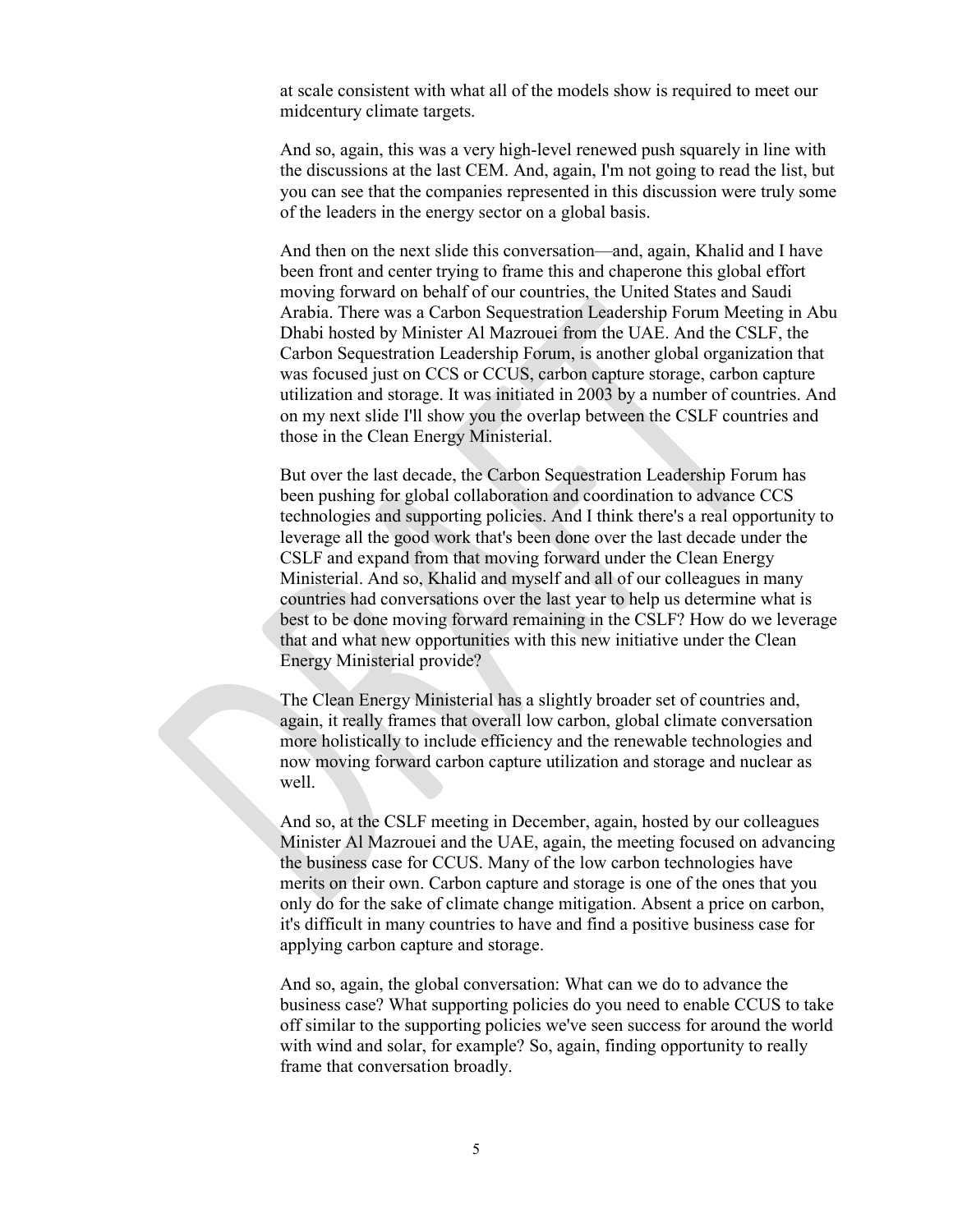Every year under the CSLF there's a ministerial communiqué that comes out the CSLF ministerials are every two years. And so, when in this communiqué the key points are listed on this slide and, again, really the need for policy support from the governments for an all-of-the-above approach to solving our energy and climate concerns globally that there's no one-size-fits-all technology. We need all of these technologies and efficiency working together demand-side and supply-side to really achieve our overall global low carbon and clean energy goals.

We need to find a way to leverage success of the operational CCUS projects and springboard forward from there. Right now, there's 21 operating large scale, meaning on the order of 1,000,000 tons of CO2 capture per year, CCUS projects that are up and operating well on a global basis. There's a number of them in my country here in the States. There's some in the Middle East and Saudi Arabia and the UAE. There's a number over in Asia. There's a large number of projects across both the power sector and industry.

But going forward, there's sort of a lull in the pipeline of projects that have been announced, new projects moving forward. And so, I think there's a real opportunity that we have to try to expand on those and that's part of what we have that Khalid will talk through in terms of our scope going forward under the Clean Energy Ministerial.

There's growing interest in the global CCUS community finding opportunities to utilize the CO2 in some market opportunities that exist. Currently CO2 is used for enhanced oil recovery in several regions around the world. For example, in the United States we have been using CO2 for enhanced oil recovery in the Permian Basin down in Texas since the 1970s. The United States has several thousand miles of CO2 pipeline. We move on the order of 70 million tons of CO2 on an annual basis in the United States, and that works just find as a mature industry.

But there's opportunity to do advanced oil recovery in many other regions of the world. In the Middle East this looks economically attractive. In China this looks economically attractive, for example. But there are also other opportunities to use CO2 as a feedstock for some chemical production and there's an opportunity to explore the science and technology behind that.

There's also an opportunity and the communiqué pointed out we, as a global CCUS community, can do better to expand our stakeholder engagement and really let people understand where CCUS can fit into the overall global efforts to meet our sustainable energy goals and get to our midcentury climate targets. And then, again, I think all of us, no matter what our day job is, there's always room for improvement to engage the public on what we do. And with CCUS in specific there's a clear opportunity to leverage all of the communication platforms that the Clean Energy Ministerial provides, such as this webinar today, to do exactly that.

So, on the next slide if we can turn there, hopefully I'm giving you a good idea of sort of the background of CCUS at large and getting us to where we are moving forward. This is just a diagram to let you see the overlap between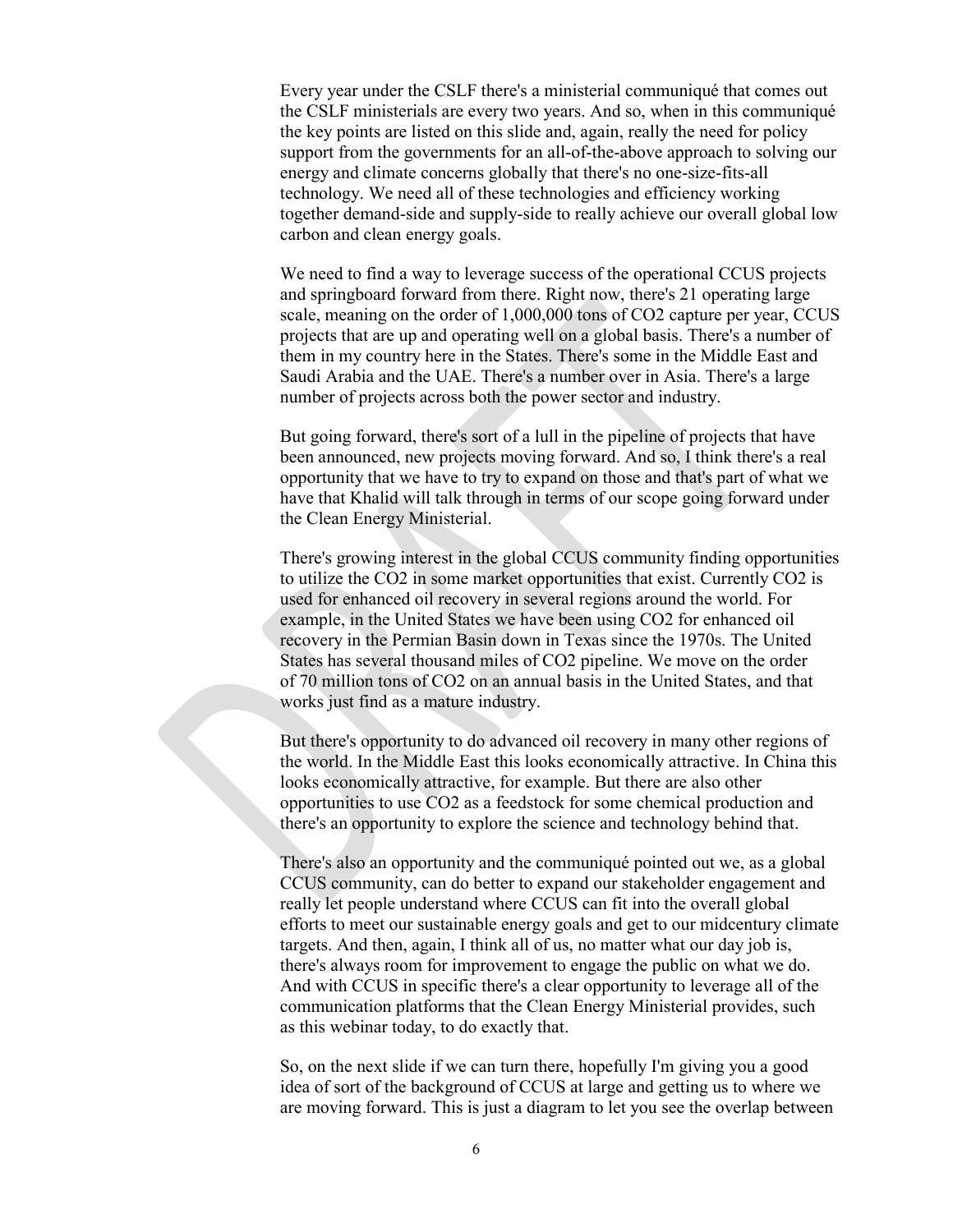the members of the CSLF and the Clean Energy Ministerial. Many are the same ones. It's our understanding the Netherlands will formally join at this next week's Clean Energy Ministerial and then the Clean Energy Ministerial will be up to 26 members including the European Commission.

And, again, a lot of the leadership on a government basis for carbon capture utilization and storage are active in both the CSLF and the Clean Energy Ministerial. So, Khalid and myself and our colleagues in a number of countries were, I think, very well positioned to coordinate these efforts to make sure we're not duplicative of the good work already going on but to really find those opportunities for value added to the existing body of effort and see how do we maximize the good and the benefit of standing up this new CCUS initiative under the Clean Energy Ministerial?

So, on the next slide I believe this is where I say I hopefully have set the stage and giving you an appreciation of the work done to date and how this new effort under the Clean Energy Ministerial sort of fits into the broader construct. At this point, I will hand it off to my good colleague and friend Khalid, who will now walk you through a set of slides that detail our plans moving forward. Hopefully, what we have on the slides here will frame those conversations well. And then, again, we'll be open and happy to have a good robust question and answer set of discussions after Khalid's presentation over the next slides.

So, Khalid, the floor is yours.

**Khalid Abuleif** Thank you, Jarad, thank you. And, dear colleagues, what Jarad has done so far is frame the whole issue and showed how can we meet the challenges that we have with the targets and aspirations that we have to meet as we move forward. And we also saw from the discussion the importance of making that we tap into any opportunity that we have and to make sure that emission does not move to the atmosphere. I think that as we have said earlier that, yes, we have started with energy efficiency and renewable. But we really do have and do see that there is great opportunities and also tapping into other technologies such as carbon capture utilization and storage as well as nuclear.

> So, in this part of the presentation I will focus more into the Clean Energy Ministerial initiative that we have proposed, which is one carbon capture utilization and storage. And then I will walk you through where we are. How do we see this being done there? Who are the partners that we will look for or advancing that business model as we'll then share with you our expectation and our hopes for CEM 9 as well as the side events that we have. Next slide.

> Now as a first starting point, I will focus on those initiatives or those activities that we really hope to see be looked at and this CEM activities. As Jarad said earlier, we looked at all other initiatives and it was extremely important that we build on what we already have whether the emission innovation or in carbon sequestration leadership or other initiatives that exist in this area to see how we can complement that with other activities that would also demonstrate greater value for making this technology functional and commercialized as we move forward.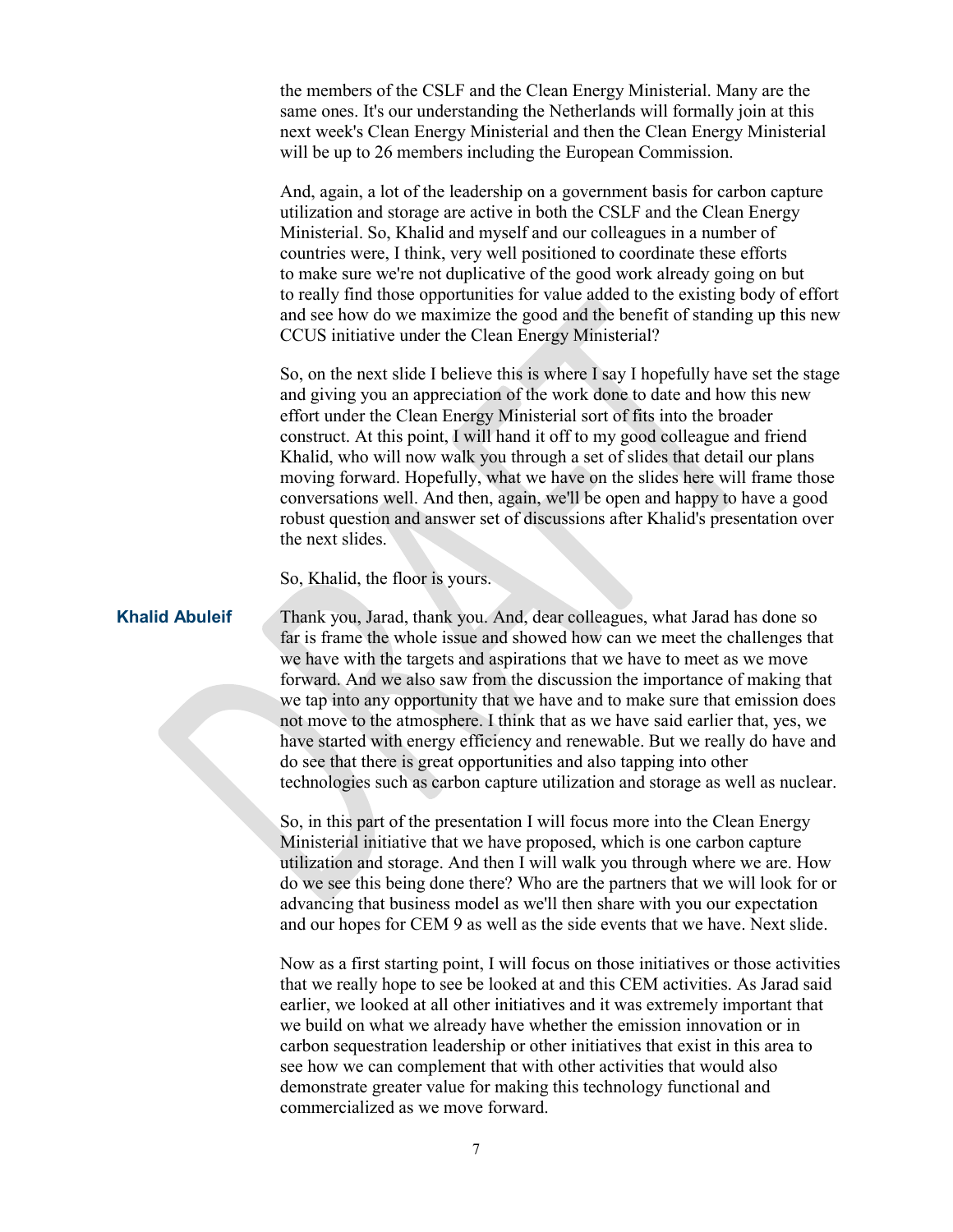So first we looked at expanding the spectrum of clean energy technologies, as Jarad said earlier. Then we wanted to see how we can create a sustained platform for bringing the private sector and the governments and the investment community together to ensure that this business model moves forward.

Also, we were hoping to see how we could facilitate identification of all that between the near term and the long-term investment opportunities that we should look at to improve the business case for this important technology. We also feel that the CEM is an excellent platform to help in disseminating emerging CCUS policy, regulatory and investment best practices as we move forward. So, all these activities could be brought under the CEM activity and at the same time will not be duplicating work that we have in other areas as we move forward. Next slide.

Then we looked at those potential partners that could also help in building that business model. We think from the government side we saw great interest from many countries such as Canada, China, the European Commission, Japan, Mexico, Netherlands, Norway. We here in Saudi Arabia are also very much interested in this as well as our neighbors United Arab Emirates and United Kingdom and United States has always showed a great interest in seeing these technologies move forward. So, we're hoping that we will build above and beyond these countries and bringing them part of this program.

On the industry side we're really looking for most of the industry and we see greater opportunity for industry because that's the only option for a district to decarbonizes as we move forward in the future. And we believe that carbon capture and storage is going to provide that opportunity for them to advance. So, we look also for the oil and gas community to be very, very much active. They have shown great interest as part of this discussion.

We're also, as Jarad said earlier, hoping to see many financial institutions get interested in this. We are working with many right now and we're hoping that we can bring on board some of the multilateral development banks that could be also added into that discussion. Also, we hope that organizations such as CLF International Energy Agency, basically the IEA greenhouse gas R&D program and the Mission Innovation, the Global CCS Institutes and the Oil and Gas Climate Initiative would be organizations that could really advance these business models and help in proving this platform.

We're looking also for other initiatives within the CEM itself like 21st Century Power Partnership and Clean Energy Solutions Center to be also part of this initiative and advancing its goals as we move forward. Next slide.

Now we're looking at the first year of action and we're going to focus the first part of our action on this initiative or knowledge and knowledge-sharing and learning and exchanging experiences. We do have—we could do that through best practices in in-country work such, for example, we have the CEM Clean Energy Solutions Center in the United States that could also help. For example, the service of Ask An Expert could be a service that could provide that help. Also, there is also in the Clean Air Energy Solution website there is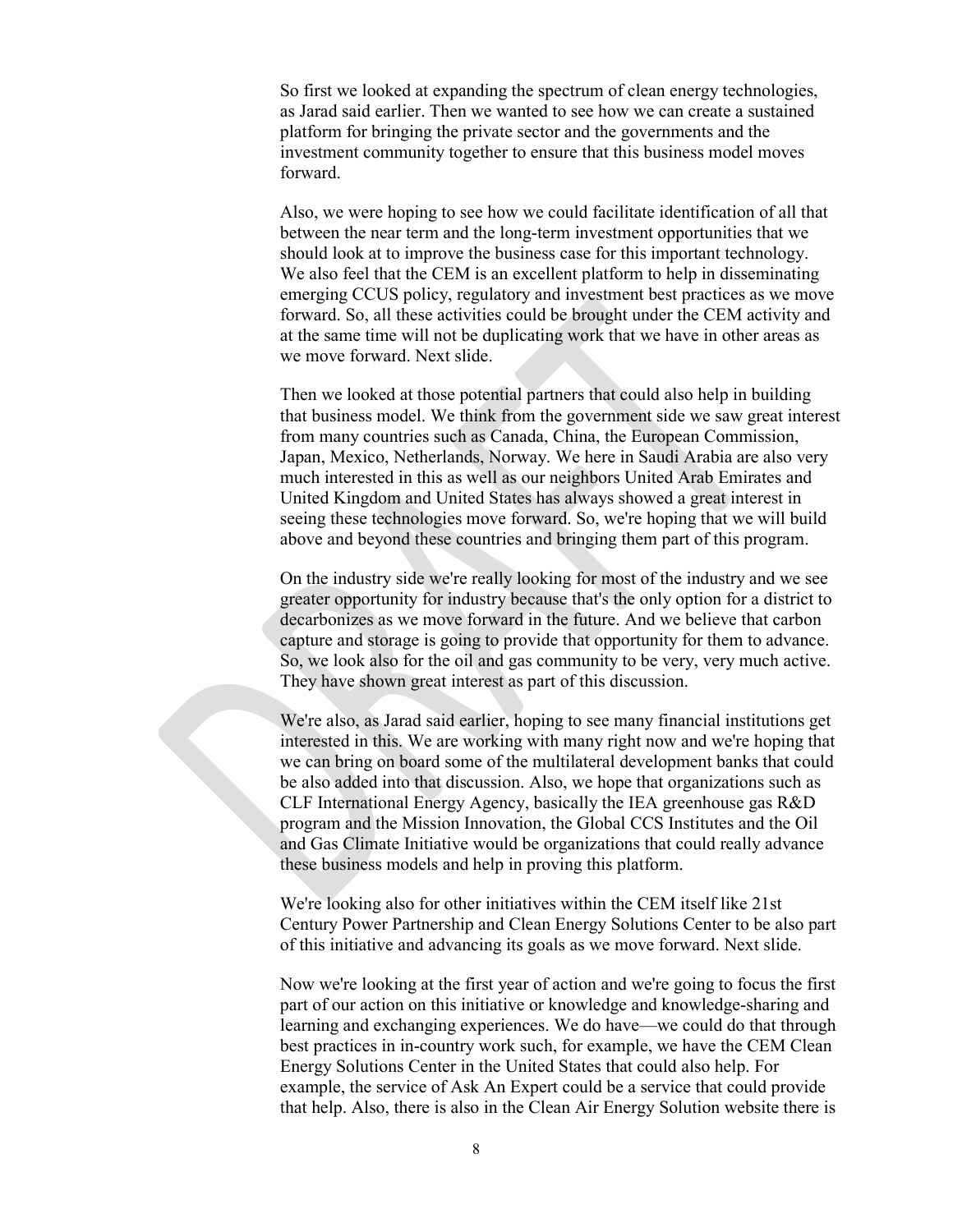many items and many elements there that could really be tapped into for many of the experiences and then lessons learned out of these actions that we did have.

Also, we would hope to establish an industry advisory body to provide regular dialogue with key energy ministers on CCUS progress and priorities. We really do think that the policy side is about to be extremely important in moving this business model forward, and we're hoping to be a mission point to do so. Also, we are hoping to look forward to conducting workshops with the industry and policymakers to identify promising CCUS opportunities and also bring in on this platform from collaboration from the different chain to this technology that could really help in advancing that model forward. We're looking also for feasibility studies and assessments as part of this action that we have in our first year. Next.

Now other areas that are also areas of focus that we'd like to see develop as we move forward also recognizing that we really need to build above and beyond what we already have on the other platforms. But we were really looking at also areas like policies, road maps, looking at financial models for most of the work that we have, looking at also feasibility studies, infrastructure discussions and requirements and needs, regulations, stockholder engagement and also standards and best practices as we move forward. So, these are also some of the focus areas that we hope to be touching upon as part of our work in that important organization. Next.

Now, going to the ninth Clean Energy Ministerial, first I think we would like to formally launch the new CCUS initiative at an official side event on the side of the CEM9 activities. We would like to also during that ministerial to highlight recent CCUS developments, opportunities and the plans for this initiative to over establish initiatives.

Also, we look for supporting ministers, you know, notes and how we can launch our future plans in the plenary discussions that we have in these sessions. So, we really do have great hopes during the first—the upcoming session CEM 9. And I think by doing those activities, we will be hopefully hitting the ground running as we move forward. Next slide.

Now, there will be also a side event that will be held on CEM 9 and this will be on Thursday, May the 24th. And basically, that one-hour-long side event that will be co-chaired by the minister from Norway and also the executive director of the international energy agency to look through at those opportunities that we have with regards to how we can advance the role of the government leadership in pushing this forward as we look at the networks and also at the possibility of having the industry and financial sectors partner in that effort. That side event will provide, no doubt, a good model for us of engagement between the private and the public sector. And we really do look forward to that engagement and the collaboration between the two in advancing this important technology. And next.

With that, I will thank you very much and I would say that we're really ready at this stage to, hopefully, launch this important initiative during CEM 9 and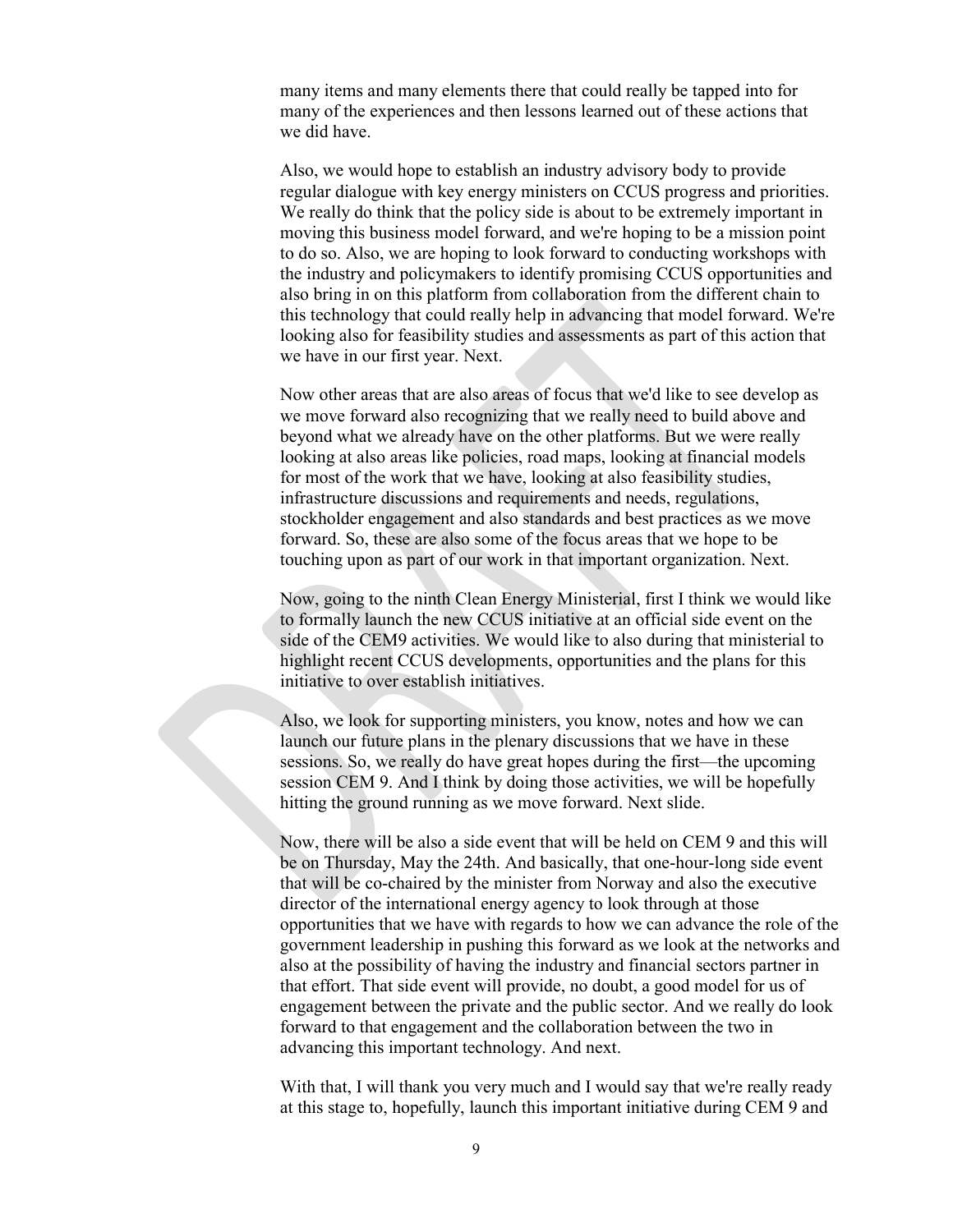we will forward to any support or any government, industry or active participation from all those partners and make sure that we are building that business model for this evolving technology. Thank you very much.

**Vickie Healey** Great. Thank you to each of the panelists for those outstanding presentations. So, as we shift to the question-and-answer session, I'd like to remind our attendees to please if you have questions, submit those questions using the Question pane and you can do that any time. So, we have had some good questions that have come in, and I will jump over to those and ask our presenters if you could address these questions as I present them. So first up, what are the current economics for carbon capture, utilization and storage? It's really kind of a three-part question. How expensive is it and how does it compare with other low carbon technologies?

**Jarad Daniels** This is Jarad. Maybe I'll start with an answer and Khalid can join in if I leave anything out. Good set of questions in terms of how you frame a question of how does this fit in in terms of costs versus other low carbon options. There's no one-size-fits-all solution. In the power sector, if you're looking at carbon capture, utilization and storage for decarbonizing, say, a coal power plant, right now the technologies are on the order of \$60.00/ton of CO2 captured. But there's R&D in the pipeline that could drive that toward a figure of merit on the order of \$30.00/ton of CO2 capture, again, for the power sector where CO2 is dilute in concentration coming out the back end of a coal-fired power plant. The economics are slightly different if you look at natural gas.

> If you look at real the low hanging fruit opportunities are for CCUS in the near term, it's really in the industrial sector for several reasons. A lot of industrial processes, such as ethanol production or natural gas processing, have higher concentrations of CO2 in their working fluid streams. And because of those higher concentrations, it's more efficient to capture the CO2 and separate it from the rest of the working stream gas. So, there are many opportunities, for example, in the US and US economics. There's tens of millions of tons of CO2 from industrial processes out there, point sources, where the capture costs are far less than \$30.00/ton with currently available technology. And so, one way to look at it is there's low hanging fruit that we should harvest primarily in high concentration industrial sources of CO2 and those are perhaps some of the earlier opportunities to deploy CCUS.

That—those costs then have to be compared with the other options. In the power sector, obviously, there's other choices to be made if you're putting new generation into service. Then you have to then compare the all-in costs of, say, renewables or nuclear versus a fossil asset with CCS. And really to do that well, you have to do that on a system lifecycle basis.

Another way to look at what's the current economics of CCUS would be to say if you take a step back and you look at a global basis to get to our midcentury climate targets, how does CCUS fit in? And if CCS is part of that solution set, how does that change the overall cost to achieve our midcentury 2050, 2060 two-degree scenario goals, for example?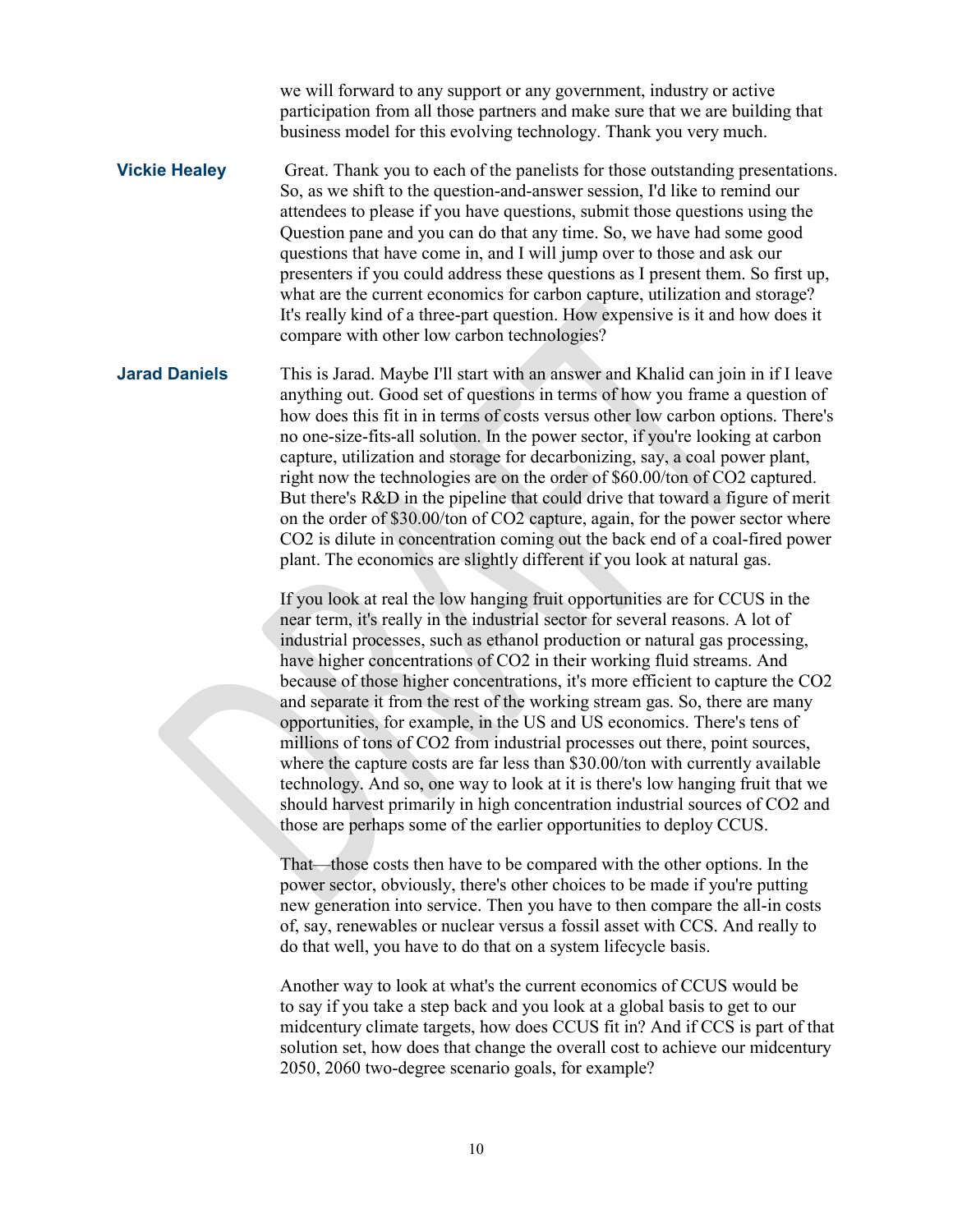The IPCC, International Panel on Climate Change, in their fifth assessment report that they did several years ago, they looked across all the global models and they basically flipped the switch in the models and said, "If we assume CCS is not available as part of that low carbon technology solution set to deploy in the models, what happens?" And there were some interesting things that came out of that. Many of the models that the IPCC looked at could not close numerically. They could not get to a two-degree solution without CCUS being part of that technology option set full stop, so that's one way to look at it.

Another way to look at is of those models that the IPCC ran that could find a solution to two degrees without CCS, the average increase in cost for that overall global solution to get to a two-degree target was well more than double the cost with having the models have CCS be available. And so, I think a couple of the reasons why that is, No. 1, it enables that low-cost solution in the power sector. But also, it enables deep decarbonization in industrial processes where there's simply no other technology solution. And, so, if you are calcifying cement, that process gives off CO2 just due to its process chemistry, and CCS is really the only technology that can decarbonizes that process, the same with steelmaking.

And so, again, right now you can look at economics—and this is a longwinded answer, but I'm very passionate about this—somewhere on the order of \$60.00/ton in the power sector, less than \$30.00/ton of CO2 removed from industrial sources. But, again, in a more global construct if you don't have CCS as part of the solution, most of the credible global models suggest the overall price to get to our midcentury targets would more than double versus if CCS is part of that overall solution set.

Khalid, hopefully I covered most of it. I don't know if you want to add anything.

**Khalid Abuleif** After that, Jarad, just to add to that and if you posit that this model can be economically feasible, we wouldn't have some commercialized projects that took place. As a matter of fact, as we all know that there are almost 17 such projects that exist at this stage. And we all know that these projects are responsible for capturing almost 57 million tons of CO2 per year so imagine, imagine the magnitude of that number.

> Now, also imagine if you are in a country where your economy is highly dependent on fossil fuel and without the carbon capture and storage and without making sure that this at the end of the day, you know, the CO2 part of it becomes valuable, and you can really take that and utilize it and make sure that you are gaining an opportunity out of it. Then imagine the cost that such country is going to have as part of any solution as we move in the future.

So, you're right, Jarad. No doubt without really working hard and making sure that we have more projects and we will not be able to really bring the cost and we will not be able to meet, as you have said, the IPCC goals that they have set.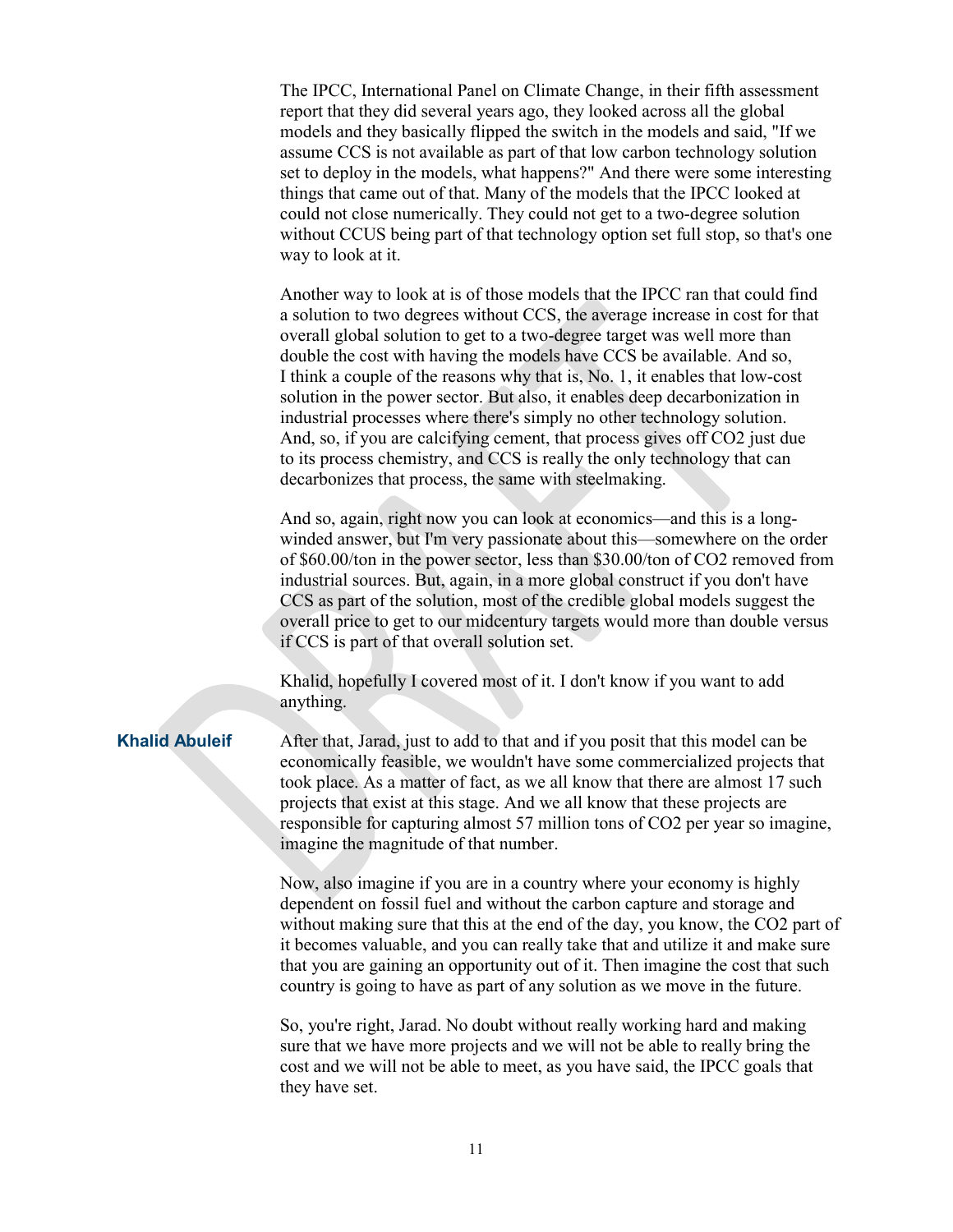| <b>Jarad Daniels</b> | And maybe I'll just add one more item here that, again, I think globally in<br>a long-term sense the value proposition economics for CCUS are very<br>promising and very good, especially if you assume we need to meet our<br>midcentury targets and the models are correct. And that is near impossible<br>or extremely expensive, more than double to get there, if CCUS is not part<br>of that overall solution.                                                                                                                                                                                                                                                                                                                                                                                                                                                                                                          |
|----------------------|-------------------------------------------------------------------------------------------------------------------------------------------------------------------------------------------------------------------------------------------------------------------------------------------------------------------------------------------------------------------------------------------------------------------------------------------------------------------------------------------------------------------------------------------------------------------------------------------------------------------------------------------------------------------------------------------------------------------------------------------------------------------------------------------------------------------------------------------------------------------------------------------------------------------------------|
|                      | I think the economic challenge that we face in the near term is that CCUS<br>technologies are very capital-intensive and they require economy of scale.<br>And so, I think that's the collective challenge that, hopefully, we can address<br>with this new CCUS initiative. How do we drive down those costs for the<br>technologies? And in addition, how do we bring financing to it, again, given<br>that long-term necessity and good value proposition?                                                                                                                                                                                                                                                                                                                                                                                                                                                                 |
| <b>Vickie Healey</b> | Great, thanks. Actually, Jarad, that's the perfect segue I think into the next<br>question that we have coming in from our audience, which is are there<br>specific wants or needs for support from the private sector such as related<br>to projects, policy, communications, things of that nature?                                                                                                                                                                                                                                                                                                                                                                                                                                                                                                                                                                                                                         |
| <b>Jarad Daniels</b> | Oh, absolutely and I could write—read that question two ways: what is the<br>private sector want and need from the government and then what does the<br>government want and need from the private sector? And I think the short<br>answer is both of those contingencies are extremely important. The<br>government would like—at least from the United States perspective, we<br>really want this to be a private sector investment to CCUS as a low carbon<br>technology that is in their best interests to find and drive toward the business<br>case for CCUS such that the private sector based on the economics of the<br>projects will invest in CCUS projects. And, again, as I just mentioned, these<br>are very large, usually capital-intensive projects.                                                                                                                                                          |
|                      | And so, what the private sector needs is they need stability. They need<br>security knowing that there are stable policies that will value CO2 emission<br>reductions. They need to have stable policies and markets that say if they're<br>going to use that CO2 as an input to drive other economic processes such as<br>enhanced oil recovery or some of these other CO2 utilization options that<br>those markets are stable and they can get a good return on investment for<br>their shareholders.                                                                                                                                                                                                                                                                                                                                                                                                                      |
|                      | And, again, they need to understand that if they invest in CCS in the power<br>sector that those power sector markets will still be stable and that those units<br>will be able to make a positive return and stay operating for the life of the<br>project, which again in many of these long-term, long-lived capital products<br>such as CCUS, these are tens of years. And so, it's been challenging with<br>some of the uncertainty with the lack of a carbon market or an effective price<br>on carbon. Again, CCUS is one of these technologies where we've seen good<br>forward progress in the United States, in the Middle East and Saudi Arabia<br>and the UAE and in China and elsewhere because of the opportunity to take<br>advantage of the economics of enhanced oil recovery and an off-take for the<br>CO2 molecules, and people are willing to pay for that because there's an<br>economic business case. |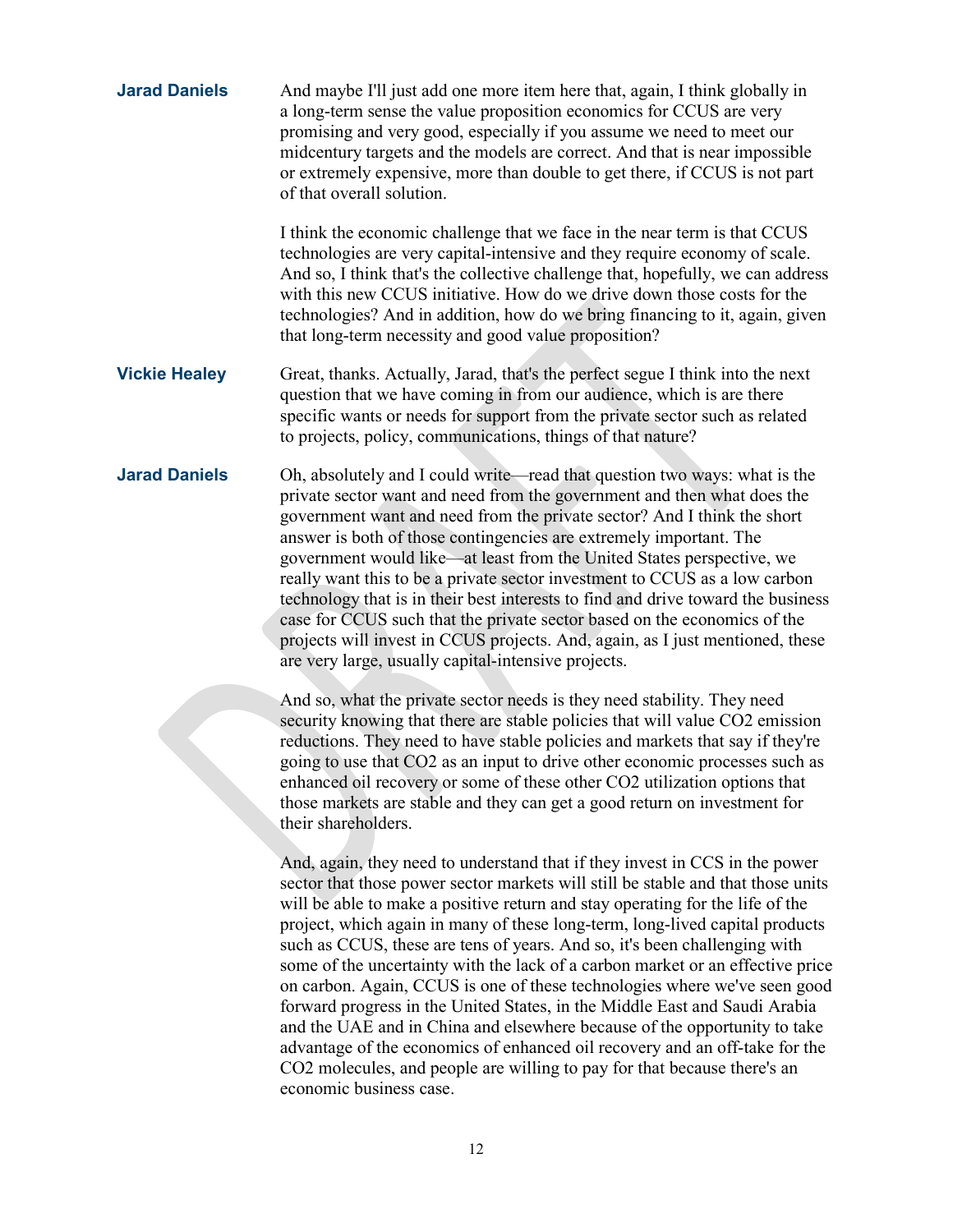But I think going forward, both the public sector and the private sector, the more we can do to provide that policy parity with other low carbon technologies to provide that surety that's required for businesses to invest in CCS projects, that's in everybody's best interests. And, again, that's what Khalid and I and others have set out to do under this new initiative under the CEM.

**Vickie Healey** Okay, thank you, Jarad. Khalid, did you have anything to add or should we move to the next question?

**Khalid Abuleif** No, we'll go to the next question.

**Vickie Healey** Okay, great. Thank you. And this next question actually kind of builds on some of the things you've already talked about, but the question is what are the key impediments to large-scale deployment of CCS? And how can emerging environmental markets, carbon markets for example, work to incentivize deployment?

**Jarad Daniels** Khalid, I've been talking a lot. Why don't you take the first stab at this one?

**Khalid Abuleif** Well, I think no doubt that making sure that investments are available and that there will be investment in that side is not there. I think that would be one of the impediment that we always have. Another is incentives and incentives in particular by governments to make sure that the investments are going to be available for that technology to move forward. So, I think those two very important impediments that we have is really I think we can do a lot. I think we can move them forward. If we can put together the investments and policy as well as the collaboration between all those players, I'm sure that we can find ways and means to resolve it as we move forward. Jarad?

**Jarad Daniels** Yeah, again, I echo Khalid's comments and, again, I think finding ways to get past first-of-a-kind projects is in our best interests as a global CCUS community. If you look at some of the projects that have stood up over the last few years and are operating well and, again, taking on the order of 1,000,000 tons each out of the atmosphere of CO2, you know, all of the analysis around those projects shows that if they went from a first-of-a-kind project to a second-of-a-kind, there's on the order of 20 or 30 percent cost reduction just because of the lessons learned in that first-of-a-kind project, and I think you see this across the technology space. There's always a curve like that.

> And so, I think the collective challenge here is to say how do we accelerate these deployments? How do we bring stability and certainty to allow private sector investment in these projects and really drive down that cost curve and drive our broader deployment of CCUS projects sort of two ways in parallel? One, learning by doing and driving down the cost that way and then, two, in parallel continuing to collaborate on the research and development?

> You know, if you look at an overall CCS project, the capture and compression costs of capturing the CO2 out of that working fluid stream and compressing it, that's on the order of 80 percent of the cost of the overall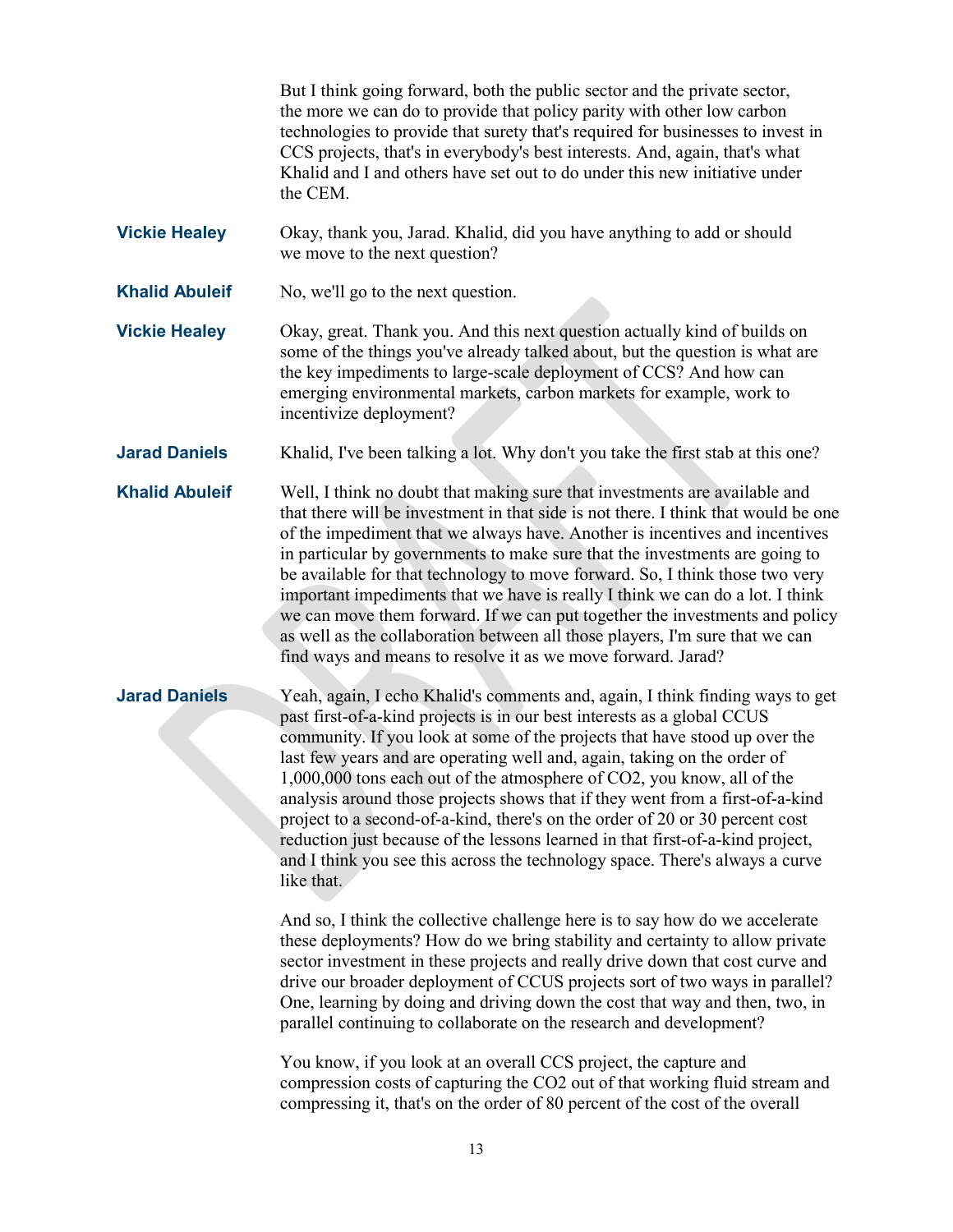system. And there's a real opportunity to through advanced technology R&D to really drive down those costs which, again, at the end of the day helps find and deliver that positive business case and speed deployment. But, again, I think overall the backdrop of supporting policies and stable policies in a low carbon sense define good business opportunities to stand up these projects globally. That's what we're seeking here.

**Vickie Healey** Great, thank you so much. So, building on what you just spoke to, Jarad, about R&D a question came in how could or should the CCUS research community get involved in the Clean Energy Ministerial? Any thoughts on that?

**Jarad Daniels** Sure, that's a great question and, again, the global CCUS research community is then actively collaborating ever since we've been working on CCUS so going on two decades. That is chaperoned right now under the auspices of the Carbon Sequestration Leadership Forum. They have a technical group there that really coordinates a lot. In the last several years Mission Innovation stood up and all of our countries, on the order of 20 of them, got together and said, "How do we collaborate better under the auspices of Mission Innovation on reducing the costs of carbon capture and improving the technology?"

> There was a big workshop that was hosted by the US and Saudi Arabia here in Houston last year. A report will be forthcoming and publicly made available early next week by our colleagues that drive the Mission Innovation effort highlighting where are the key areas and opportunities to focus our R&D efforts? And also, what are the best mechanisms where we can collaborate even more efficiently and effectively than we're doing now?

> Right now, there's a number of multilateral collaborative efforts, some under the CSLF, many under the International Energy Agency or the IEA's Greenhouse Gas Program. And, again, our colleagues that work the Mission Innovation space have identified even additional mechanism where a number of countries can collaborate. I think it's two- or three-fold. One, it's early stage R&D on promising modeling simulation and sort of bench top chemistries and research. There's another strand of conversation when you get up to the pilot scale and you need to test your technologies at scale and find the devil in the details when you scale up any technology. There's good collaboration across a number of our countries now, and I think there's good opportunity to expand and leverage that moving forward.

The Clean Energy Ministerial is really focused on sort of higher-level policy conversations. How do we engage the private sector? How do we engage the financial community specifically to open up some of their low carbon financing mechanisms to include CCUS in their portfolio of low carbon project finance? And so, I think this will be—we'll have to coordinate closely the work that gets done under the Clean Energy Ministerial with the more R&D-focused nature work that gets collaborated under Mission Innovation and the CSLF's technical group and the IEA's efforts in the space as well.

But the bottom line is there's plenty of good work to go around. I think the CEM effort is unique, again, is we can help frame the broader global energy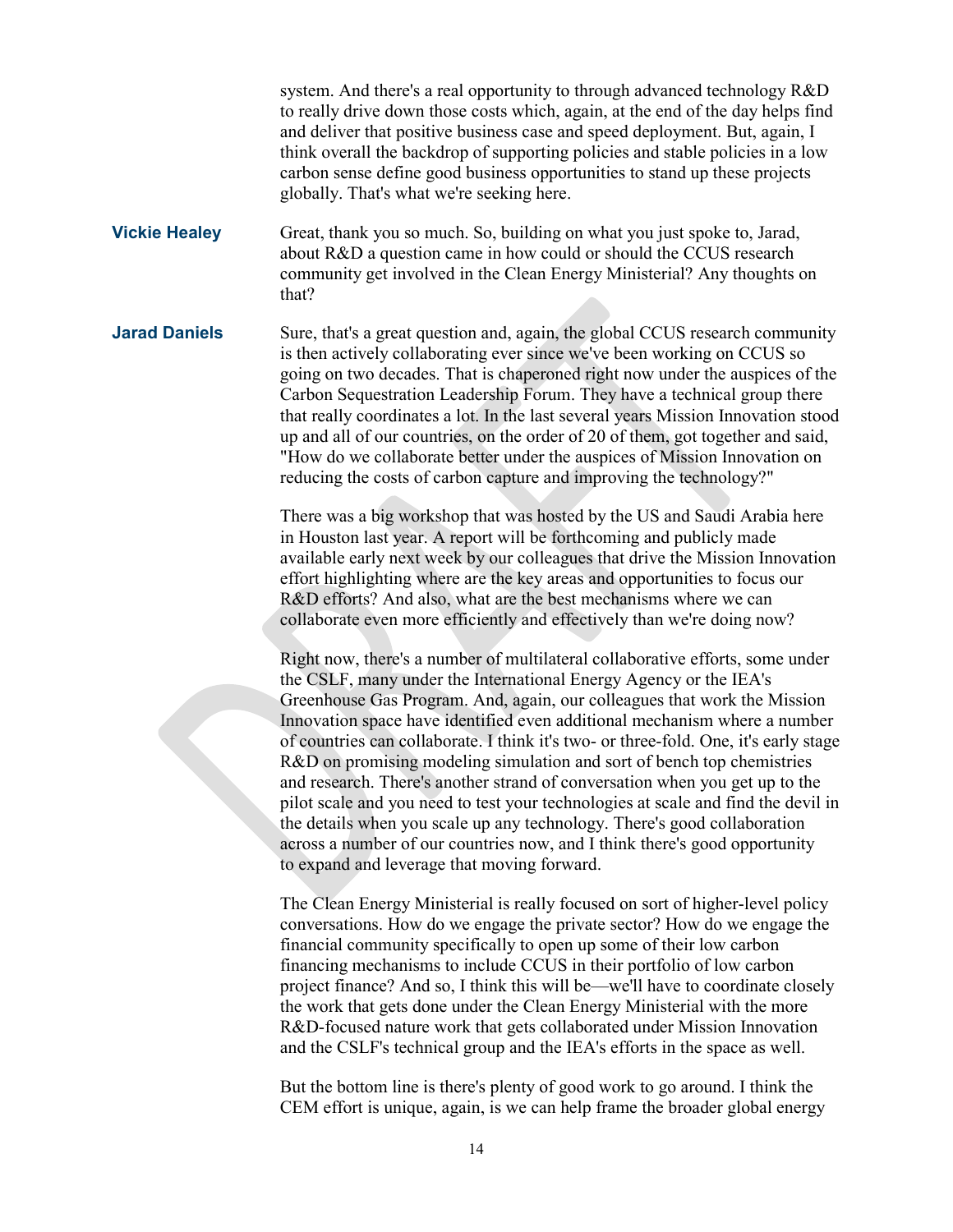conversation in the appropriate manner to include CCUS and then, too, the convening power that the Clean Energy Ministerial has. A lot of the developing nations are members of the Clean Energy Ministerial. A lot of the financial community and NGO community finds comfort in engaging through the Clean Energy Ministerial, and I think that can be brought to bear positively on how we can use the CEM to really leverage R&D and policy and investment space sort of all in a combined holistic fashion.

**Khalid Abuleif** Just to add, Jarad, also I think no doubt that the R&D community is basically the basis for the success that we had in this technology, but we must recognize that CCUS has passed that point. I think we really need to have some of the projects that has already been in private phase and many of the projects that has already went into the commercial phase and they succeeded to do that commercially.

> Now so some of these successes that are already on the ground, which really require the help of platforms like Clean Energy Ministerial should continue and should be pushed into a good business model to really help in managing the emissions question. However, also in addition to that, there are greater money opportunities that we need to tap into because what we're doing right now is not enough. I think on the utilization side in particular I think we really need to push the envelope on the R&D side and make sure that we come up with those ideas that could really provide the industry with opportunities for utilizing the CO2 as we move forward in the future.

So, I think we have a greater role. I think within Mission Innovation, as Jarad just said, we have greater opportunity to advance new areas and new opportunities but also, we in CSLF I think we can take that and scale it up looking at how we put bring it ready for commercialization hopefully in the CEM part of it. So, we do see that there is a clear connection and the clear chain going from the Mission Innovation to clean carbon sequestration be the sharp forum and its role in advancing the work there as the Clean Energy Ministerial in making sure that we bring in the stakeholders together and build the business model for it to function as we move forward.

**Vickie Healey** Super. Thank you both. I think we have time for one more question before we close things out. And for those of you who are submitting—we've had a ton of questions coming in and we'll try to address these offline after the webinar so we apologize if we're not able to get to your question. But for this last question, let's talk a little about the public view and how do we deal with or build public acceptance of CCUS issues in especially the major emitting countries?

**Jarad Daniels** That's an excellent question and probably a great one to end on. I think we can all do better jobs in terms of engaging the public on energy and sustainable development in general, and our conversation on CCUS is certainly a part of that. I think providing the understanding that CCUS is part of that technology-enabled solution that all of the models suggest we need all of the above in order to meet our sustainable energy goals. We need as much efficiency both demand side and supply side throughout all facets of our economy. We need to push in as much renewable energy into our power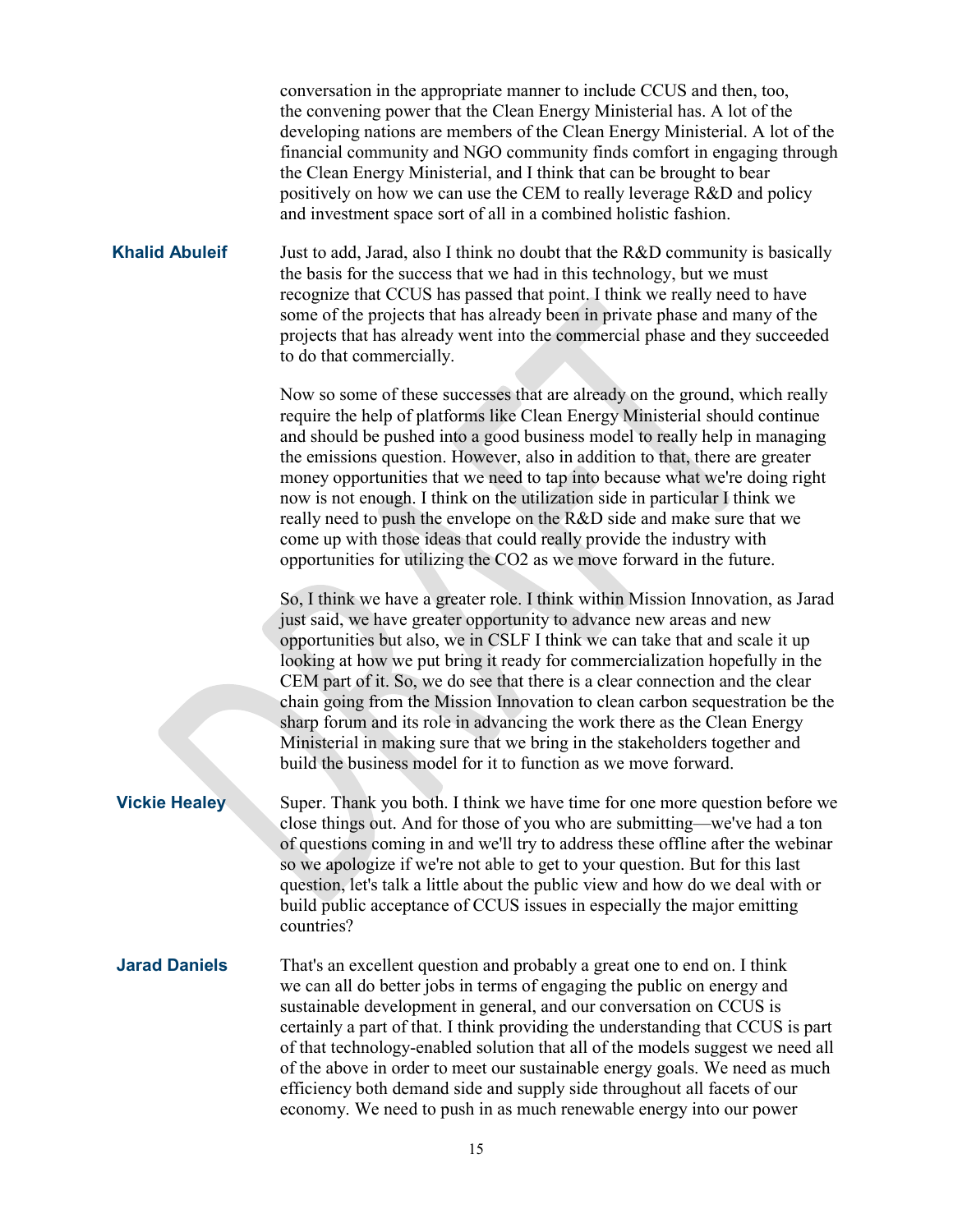sector as we can. And we need to decarbonize our industry and our transport sector and we simply, again, according to all the models, we can't get to where we want to be without CCUS as part of that equation.

And I think framing that conversation and really having those conversations with all sorts of the public and stakeholders, we can all do, you know, spend an entire career doing that. There's so much good work to do with that education starting with the youth and all the way up through all facets of our society. But, again, I think framing the conversation holistically is the most efficient way to do that.

Again, if most of our emissions can come down over time, the power sector has many options, renewables, efficiency, nuclear, CCUS. Some of the facets of our society don't have that many options. So, when you look at the carbonintensive industries and about a third of our CO2 emissions globally come from industry: steel and cement and concrete. Assuming our societies are going to continue to use those to build our built environment, CCUS is, again, really the only technology that can deeply decarbonizes those industries.

And so, doing that public outreach and education and letting folks better understand how CCS, CCUS fits into that overall low-cost solution set to providing our energy security, to providing our global environmental sustainability we trying to do that. I think CEM is part of that effort and we can do that through the convening power of the Clean Energy Ministerial. I think the IEA and Faith Birol personally is committed to doing this and I think the IEA has done a wonderful job leading that conversation and we can leverage the IEA's efforts as well in our new initiative here.

**Khalid Abuleif** Just to add for one second, if we know and look at the challenge that we have and we all know that we need to keep those greenhouse gases out of the atmosphere and I don't think from a public view, if you look at it, any opportunity that will be there to move those emissions away I think should be an opportunity that should be looked at positively because at the end of the day it will raise and increase our ambition in doing what we need to do to address the huge challenge that we have in front of us.

**Vickie Healey** Great. That's a great way to end the webinar. Thank you so much. So, again, one more time thank you again to the panelists for that very informative question-and-answer session. And for any questions, again I'd like to just repeat, that we did not have time to get to we will connect with those attendees offline after the webinar and address those questions that you asked. So now I'd just like to provide the panelists with an opportunity to offer up any additional or closing remarks you'd like to make before we close the webinar?

## **Jarad Daniels** Vickie, this is Jarad. Maybe I'll go first and be very brief, again, just to thank everybody in the audience for your time and effort and participation today in this webinar. Hopefully we've done a good job of describing to you the background in our efforts going forward to stand up this new CCUS initiative under the Clean Energy Ministerial. We would welcome any and all of your engagement in this effort as we move forward. We're happy to answer and